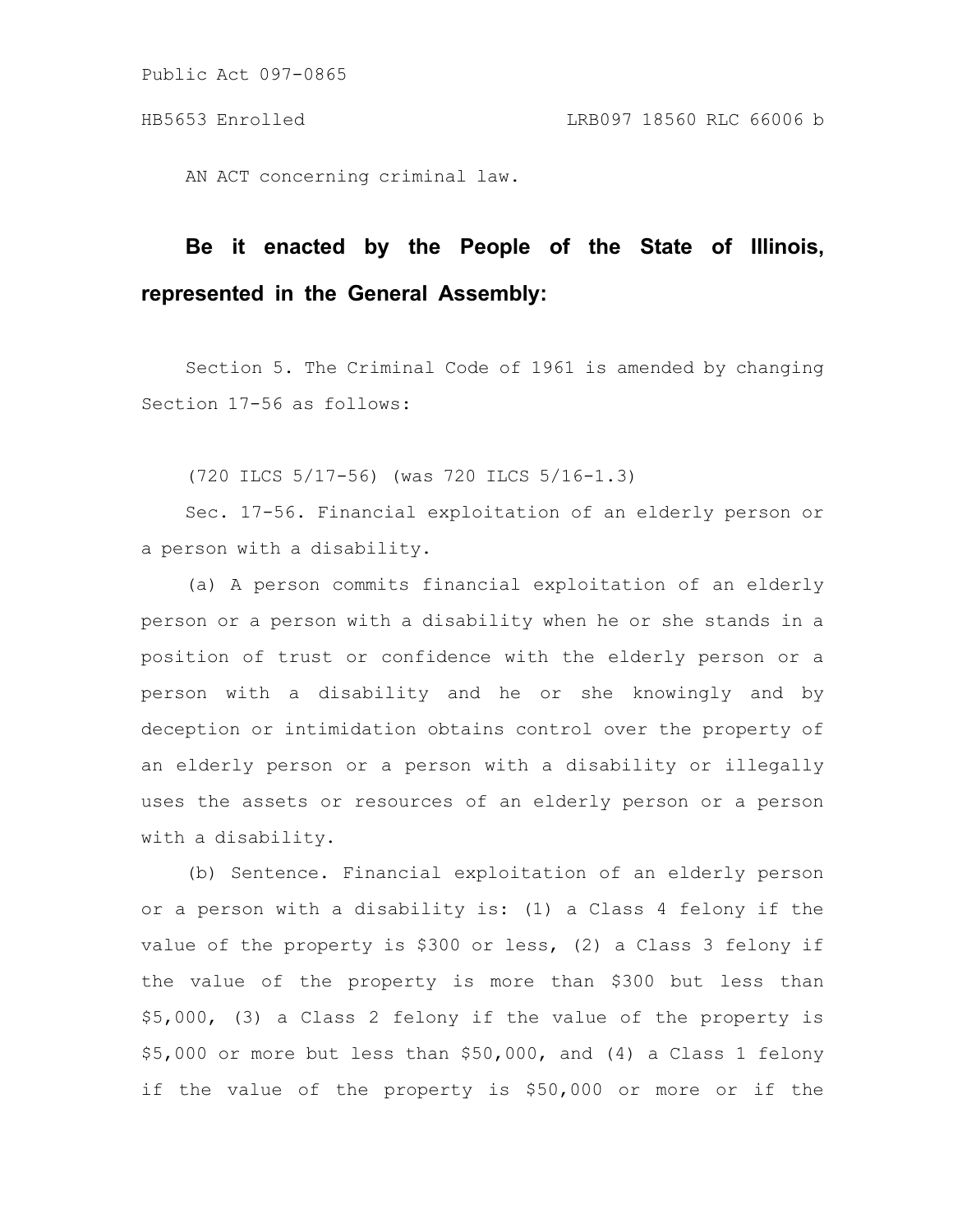elderly person is over 70 years of age and the value of the property is \$15,000 or more or if the elderly person is 80 years of age or older and the value of the property is \$5,000 or more.

(c) For purposes of this Section:

(1) "Elderly person" means a person 60 years of age or older.

(2) "Person with a disability" means a person who suffers from a physical or mental impairment resulting from disease, injury, functional disorder or congenital condition that impairs the individual's mental or physical ability to independently manage his or her property or financial resources, or both.

(3) "Intimidation" means the communication to an elderly person or a person with a disability that he or she shall be deprived of food and nutrition, shelter, prescribed medication or medical care and treatment or conduct as provided in Section 12-6 of this Code.

(4) "Deception" means, in addition to its meaning as defined in Section 15-4 of this Code, a misrepresentation or concealment of material fact relating to the terms of a contract or agreement entered into with the elderly person or person with a disability or to the existing or pre-existing condition of any of the property involved in such contract or agreement; or the use or employment of any misrepresentation, false pretense or false promise in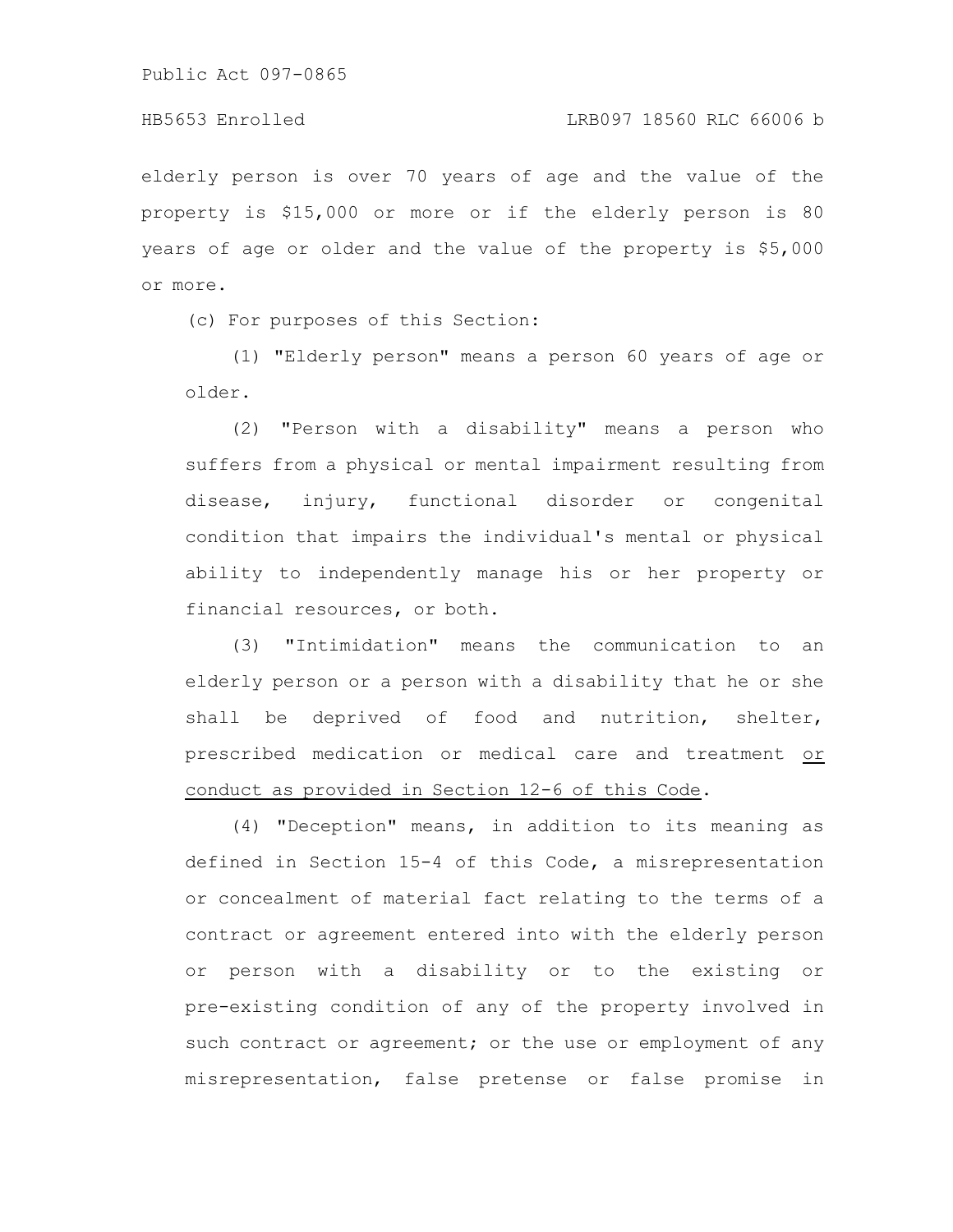## HB5653 Enrolled LRB097 18560 RLC 66006 b

order to induce, encourage or solicit the elderly person or person with a disability to enter into a contract or agreement.

The illegal use of the assets or resources of an elderly person or a person with a disability includes, but is not limited to, the misappropriation of those assets or resources by undue influence, breach of a fiduciary relationship, fraud, deception, extortion, or use of the assets or resources contrary to law.

A person stands in a position of trust and confidence with an elderly person or person with a disability when he (i) is a parent, spouse, adult child or other relative by blood or marriage of the elderly person or person with a disability, (ii) is a joint tenant or tenant in common with the elderly person or person with a disability, (iii) has a legal or fiduciary relationship with the elderly person or person with a disability,  $\Theta$ **r** (iv) is a financial planning or investment professional, or (v) is a paid or unpaid caregiver for the elderly person or person with a disability.

(d) Limitations. Nothing in this Section shall be construed to limit the remedies available to the victim under the Illinois Domestic Violence Act of 1986.

(e) Good faith efforts. Nothing in this Section shall be construed to impose criminal liability on a person who has made a good faith effort to assist the elderly person or person with a disability in the management of his or her property, but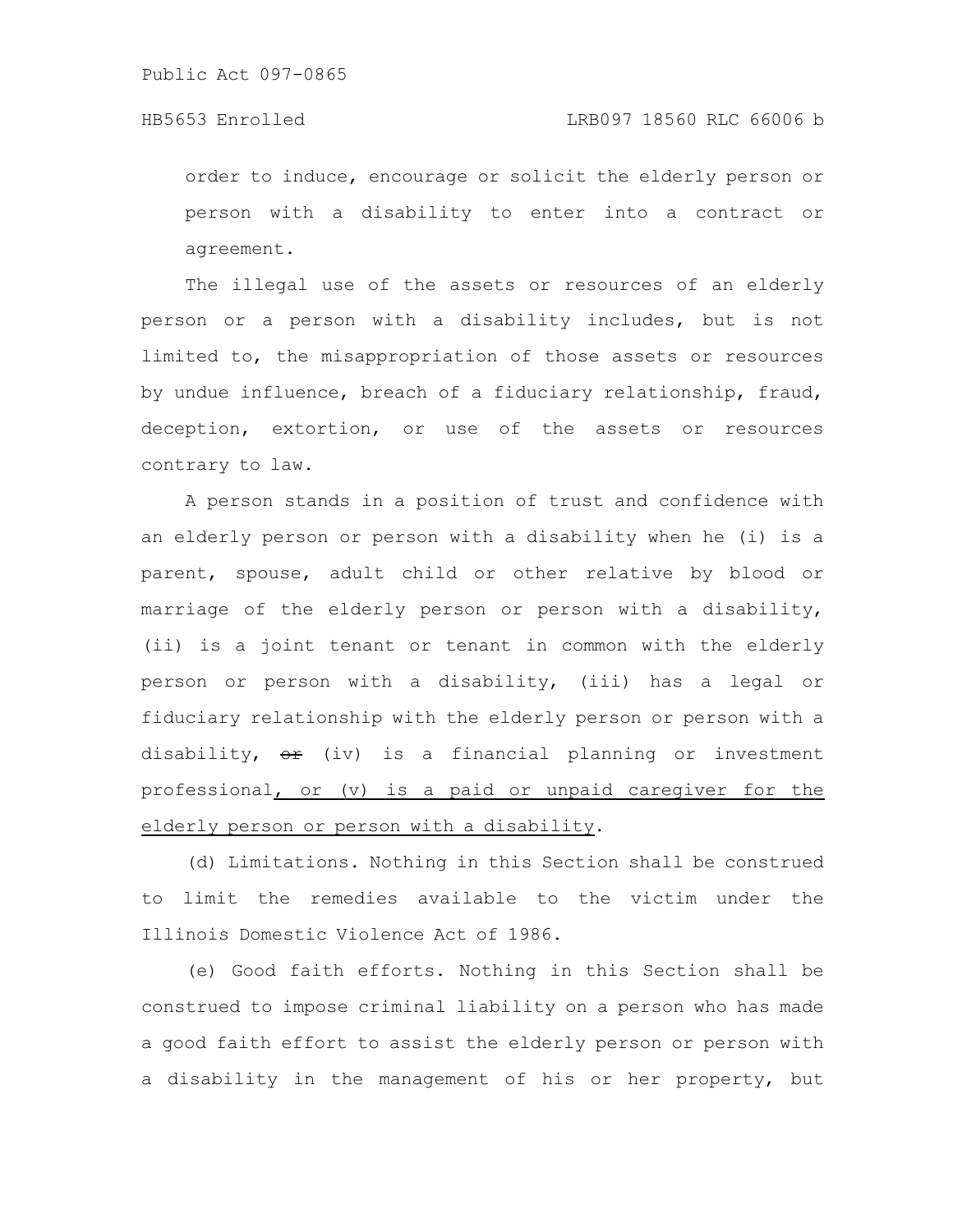through no fault of his or her own has been unable to provide such assistance.

(f) Not a defense. It shall not be a defense to financial exploitation of an elderly person or person with a disability that the accused reasonably believed that the victim was not an elderly person or person with a disability.

(g) Civil Liability. A person who is charged by information or indictment with the offense of financial exploitation of an elderly person or person with a disability and who fails or refuses to return the victim's property within 60 days following a written demand from the victim or the victim's legal representative shall be liable to the victim or to the estate of the victim in damages of treble the amount of the value of the property obtained, plus reasonable attorney fees and court costs. The burden of proof that the defendant unlawfully obtained the victim's property shall be by a preponderance of the evidence. This subsection shall be operative whether or not the defendant has been convicted of the offense.

(h) If a person is charged with financial exploitation of an elderly person or a person with a disability that involves the taking or loss of property valued at more than \$5,000, a prosecuting attorney may file a petition with the circuit court of the county in which the defendant has been charged to freeze the assets of the defendant in an amount equal to but not greater than the alleged value of lost or stolen property in